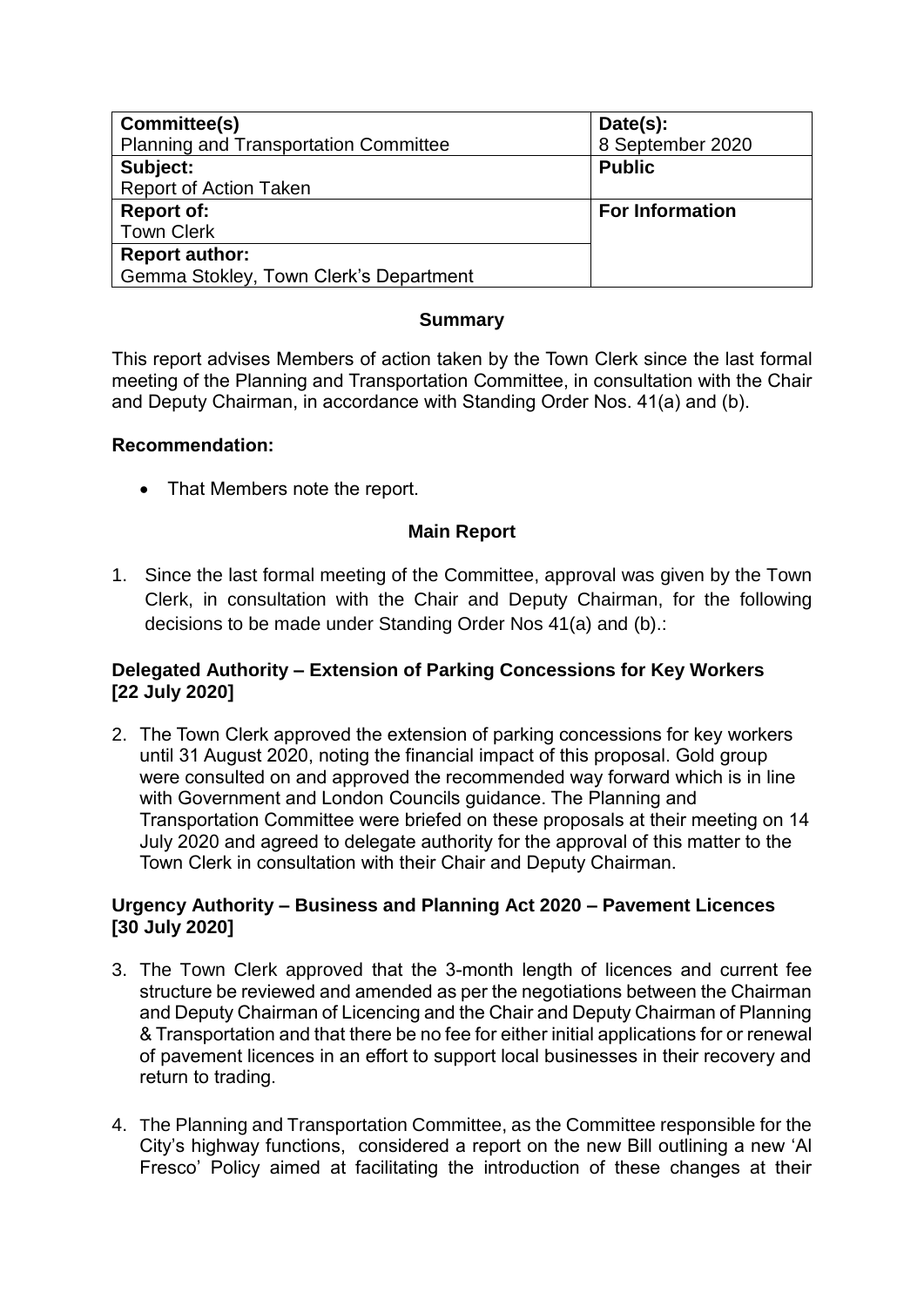meeting on 14 July and agreed, amongst other things, the 3-month Pavement Licence period as outlined in paragraphs 15 and 16 of the report and a fee of £100 for a Pavement Licence application as outlined in paragraphs 17 to 18. The Licensing Committee subsequently received this same report at their meeting on 15 July 2020 for information only but expressed concerns at the decision to set the new Pavement Licence fee at £100 and for a duration of just 3 months at a time. They therefore requested that this be urgently revisited. Subsequent discussions between the Chairman and Deputy Chairman of Licensing Committee and the Chair and Deputy Chairman of Planning and Transportation Committee concluded with the suggestion that there should be no charge for either the application or renewal of any pavement licences for the financial year 2020/21, but that this should be reviewed for 2021/22.

#### **Urgency Authority – Business and Planning Act 2020 – Delegation of Powers to the Director of Markets and Consumer Protection [30 July 2020]**

- 5. The Town Clerk approved that power to act be delegated to the Director of Markets and Consumer Protection, and in his absence the Port Health and Public Protection Director, in respect of the Business and Planning Act 2020, insofar as it relates to pavement licences within the City of London Corporation's areas of jurisdiction, and to authorise officers of the Department of Markets & Consumer Protection to act under the aforementioned provisions.
- 6. The Planning and Transportation Committee considered a report of the Director of Markets and Consumer Protection on the Business and Planning Bill 2020 at their most recent meeting on 14 July 2020 and one of the four, approved, recommendations of this report set out the need for this decision under urgency once the Bill had received Royal Assent.

## **Delegated Authority – 80 Fenchurch Street, Highway Declaration [18 August 2020]**

- 7. The Town Clerk approved the area to be declared surplus comprising 75m2 (807 ft2) City Fund airspace and noted the 125 m2 (1,347 ft2) City Estates airspace to be disposed of situated in Fenchurch Street and Carlisle Avenue, EC2 to enable the terms of its disposal to be approved by the Corporate Asset sub Committee.
- 8. At their most recent meeting, held virtually on 14 July 2020, the Planning and Transportation considered a report of the City Surveyor in respect of a delegated authority request to declare 80 Fenchurch Street EC2, including the relevant area in Carlisle Avenue, as surplus and agreed that authority be delegated to the Town Clerk, in consultation with the Chair and Deputy Chairman of the Planning and Transportation Committee to declare surplus to highway requirements the City Fund airspace, required for the development at 80 Fenchurch Street and between datum levels determined by the City Surveyor, to enable its inclusion in the lease to be granted to Partners Group, upon terms to be approved by the Corporate Asset Sub Committee, and subject to the City Corporation retaining ownership of the highway and the continuing highway functions.